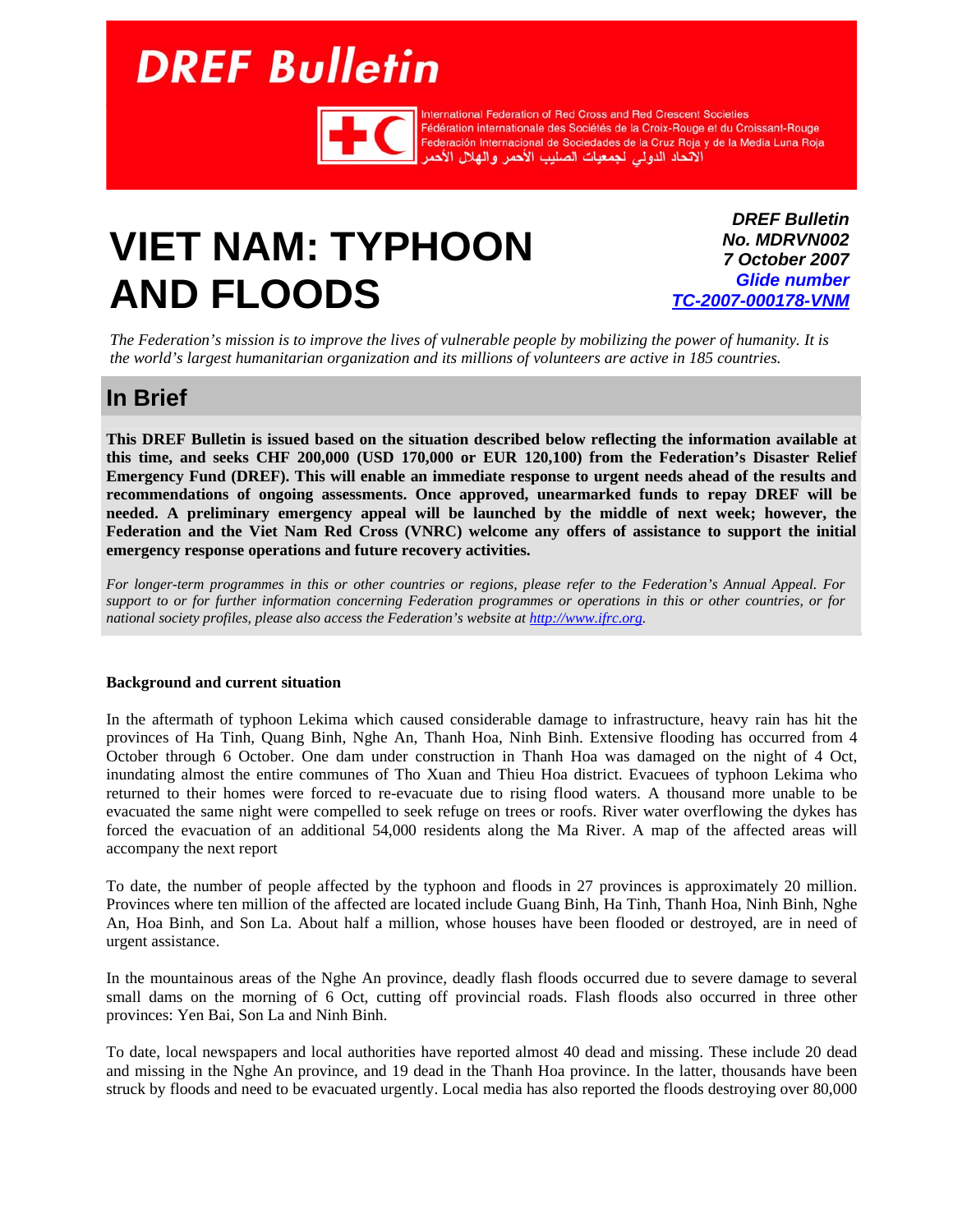#### **Viet Nam: Typhoon and Floods, DREF Bulletin**

hectares of rice and vegetable crops including aquaculture. Over 18,500 houses have been flooded and all household items damaged. An estimated 5,000 houses have collapsed or been washed away, while 88,000 have been flooded and damaged in 27 provinces in Viet Nam. In the Thanh Hoa and Ninh Binh provinces, more than 54,000 people and 32,000 others have been evacuated respectively.

Reports from local authorities show preliminary damage estimations given by some provinces. Among these are the Nghe An, Ha Tinh and Quang Binh provinces at a total of VND 575 billion (CHF 42.9 million or USD 36.4 million), while in Thanh Hoa province alone, total damages are calculated at VND 520 billion (CHF 38.8 million or USD 33 million).

While damage estimates are not yet comprehensively available, it is possible that affected areas particularly Quang Binh, Ha Tinh, Thanh Hoa, Nghe An and Ninh Binh will suffer food shortages due to enduring serious flooding twice within two months.

#### **Red Cross and Red Crescent action**



VNRC workers assist in response to those impacted by typhoon Lekima and the subsequent flooding.

Since the devastating rains in August, the Viet Nam Red Cross (VNRC) has supported communities in affected areas with the provision of household kits, emergency food, and support for returning to their homes and recovering their livelihoods. Presently, a VNRC team, led by an under general-secretary, are distributing emergency relief and household kits to people affected by typhoon Lekima in the Nghe An and Ha Tinh provinces. This team is also gathering and coordinating information on damages sustained and needs.

The recent typhoon Lekima made it necessary to call upon the VNRC to support and undertake emergency response operations in communities already affected by the rains in August, and other surrounding areas. According to the VNRC, initial needs include 12,000 household kits comprising blankets, mosquito nets, water containers and kitchen sets. In addition, 400 tonnes of rice, clothes, building

materials for house repair, and medicines for sanitation and disease prevention are also needed.

Red Cross chapters assigned staff working around the clock over the weekend and sending updated information to the VNRC headquarters. Thousands of VNRC staff and volunteers have participated in evacuating people from flood-affected areas, and have provided psychological support to those who have lost family members. The Quang Tri Red Cross chapter provided VND500,000 (CHF 37.3 or USD 31.6) per family and assisted 384 families to start the repair to their houses from damage caused by Typhoon Lekima. Red Cross chapter staff members are also carrying out needs and damages assessment.

The VNRC headquarters called for an urgent meeting with all Red Cross partners in Viet Nam over the weekend to share preliminary information on the VNRC's plan of action. The VNRC headquarters will release all 4,600 household kits currently available from its warehouse in Hanoi to assist flood-affected people at the beginning of the coming week. The VNRC has also request that the Federation launch an international appeal to garner more assistance to the typhoon- and flood-affected. The national society will work with the Vietnamese government in seeking support for its own international appeal. Federation delegation staff will also support the VNRC.

The Federation's Southeast Asia regional delegation has deployed a regional disaster management programme officer together with a regional information delegate to Viet Nam. They will arrive on Monday, 8 October to provide support to the Federation country delegation and VNRC staff, as well as provide support in covering the increased damages caused by flooding resulting from typhoon Lekima.